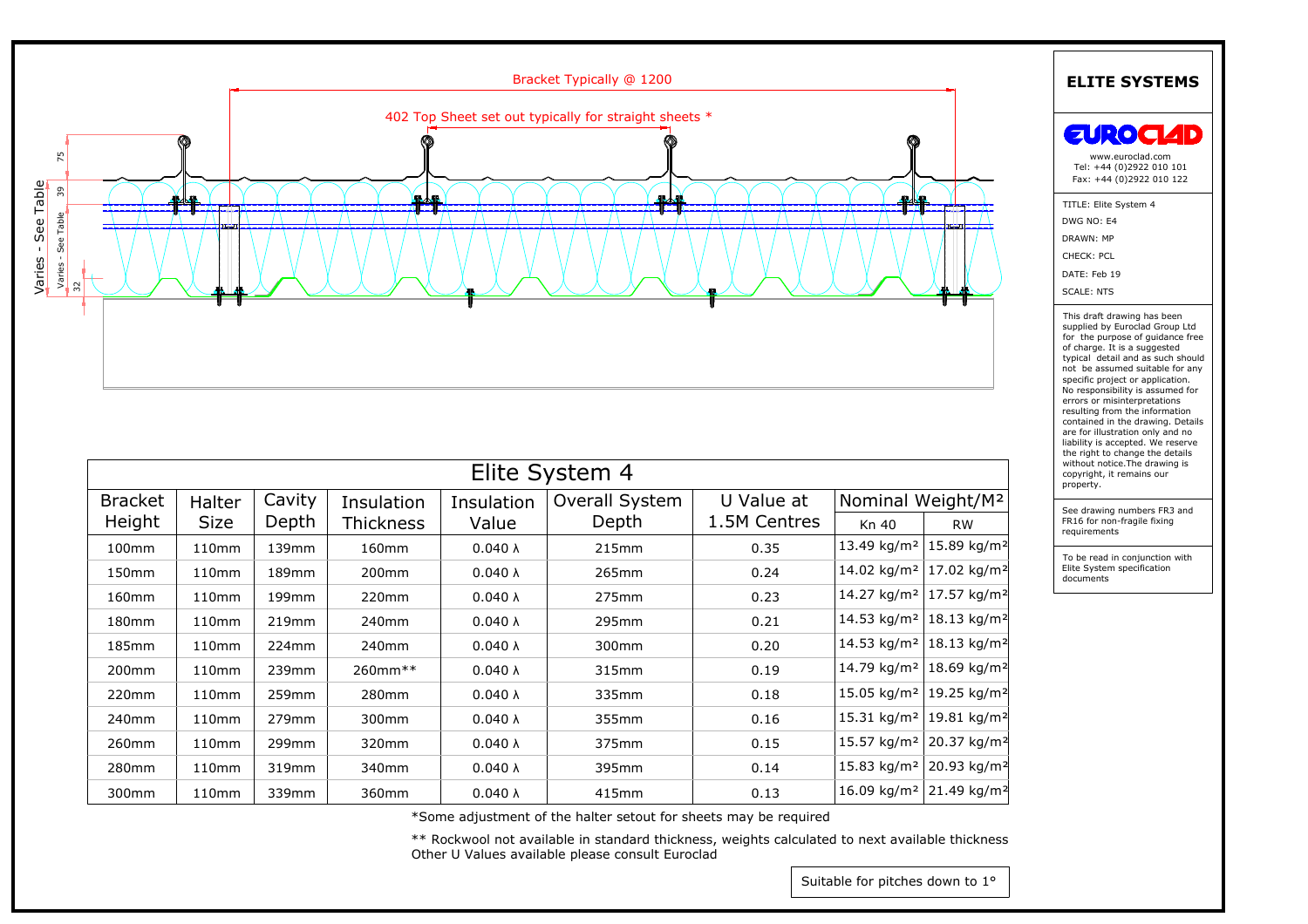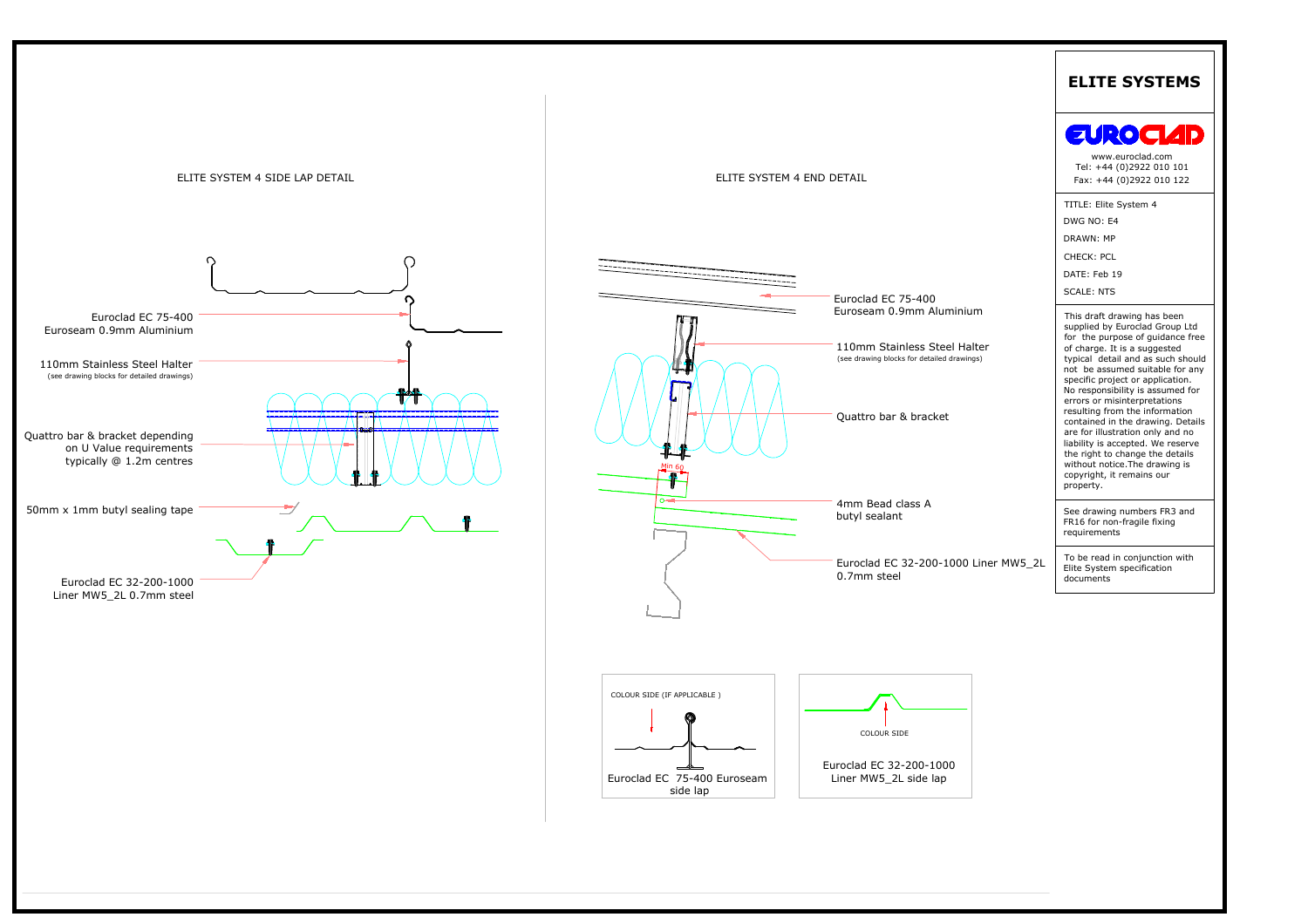

|                   |             |        |                  |                  | Elite System 4 A2 |                |              |                               |                                                   |
|-------------------|-------------|--------|------------------|------------------|-------------------|----------------|--------------|-------------------------------|---------------------------------------------------|
| <b>Bracket</b>    | Halter      | Cavity | Acoustic         | Insulation       | Insulation        | Overall System | U Value at   | Nominal Weight/M <sup>2</sup> |                                                   |
| Height            | <b>Size</b> | Depth  | Insulation       | <b>Thickness</b> | Value             | Depth          | 1.5M Centres | Kn 40                         | <b>RW</b>                                         |
| 150mm             | 110mm       | 157mm  | 30mm             | 180mm            | $0.040 \lambda$   | 265mm          | 0.24         | 14.75 kg/m <sup>2</sup>       | $17.45$ kg/m <sup>2</sup>                         |
| 160mm             | 110mm       | 167mm  | 30 <sub>mm</sub> | 180mm            | $0.040 \lambda$   | 275mm          | 0.23         |                               | 14.76 kg/m <sup>2</sup> 17.46 kg/m <sup>2</sup>   |
| 180mm             | 110mm       | 187mm  | 30mm             | 200mm            | $0.040 \lambda$   | 295mm          | 0.21         |                               | 15.02 kg/m <sup>2</sup>   18.02 kg/m <sup>2</sup> |
| 185mm             | 110mm       | 192mm  | 30mm             | 220mm            | $0.040 \lambda$   | 300mm          | 0.20         |                               | 15.27 kg/m <sup>2</sup>   18.57 kg/m <sup>2</sup> |
| 200 <sub>mm</sub> | 110mm       | 207mm  | 30 <sub>mm</sub> | 240mm            | $0.040 \lambda$   | 315mm          | 0.19         |                               | 15.52 kg/m <sup>2</sup>   19.12 kg/m <sup>2</sup> |
| 220mm             | 110mm       | 227mm  | 30 <sub>mm</sub> | 240mm            | $0.040 \lambda$   | 335mm          | 0.18         |                               | 15.54 kg/m <sup>2</sup>   19.14 kg/m <sup>2</sup> |
| 240mm             | 110mm       | 247mm  | 30mm             | 280mm            | $0.040 \lambda$   | 355mm          | 0.16         |                               | 16.04 kg/m <sup>2</sup> 20.24 kg/m <sup>2</sup>   |
| 260mm             | 110mm       | 267mm  | 30mm             | 300mm            | $0.040 \lambda$   | 375mm          | 0.15         |                               | 16.30 kg/m <sup>2</sup> 20.80 kg/m <sup>2</sup>   |
| 280mm             | 110mm       | 287mm  | 30mm             | 320mm            | $0.040 \lambda$   | 395mm          | 0.14         |                               | 16.56 kg/m <sup>2</sup> 21.36 kg/m <sup>2</sup>   |
| 300mm             | 110mm       | 307mm  | 30mm             | 340mm            | $0.040 \lambda$   | 415mm          | 0.13         |                               | 16.82 kg/m <sup>2</sup> 21.92 kg/m <sup>2</sup>   |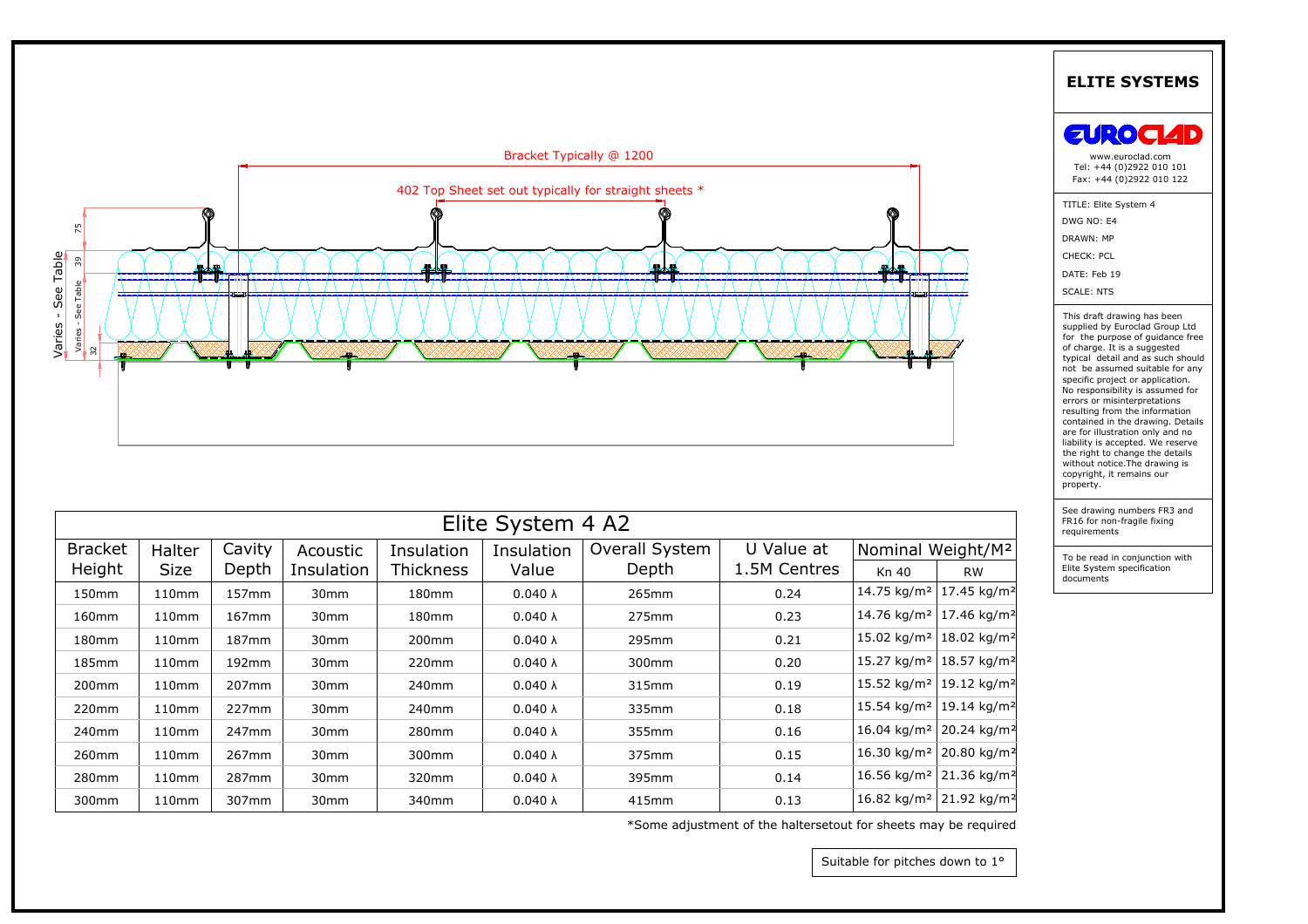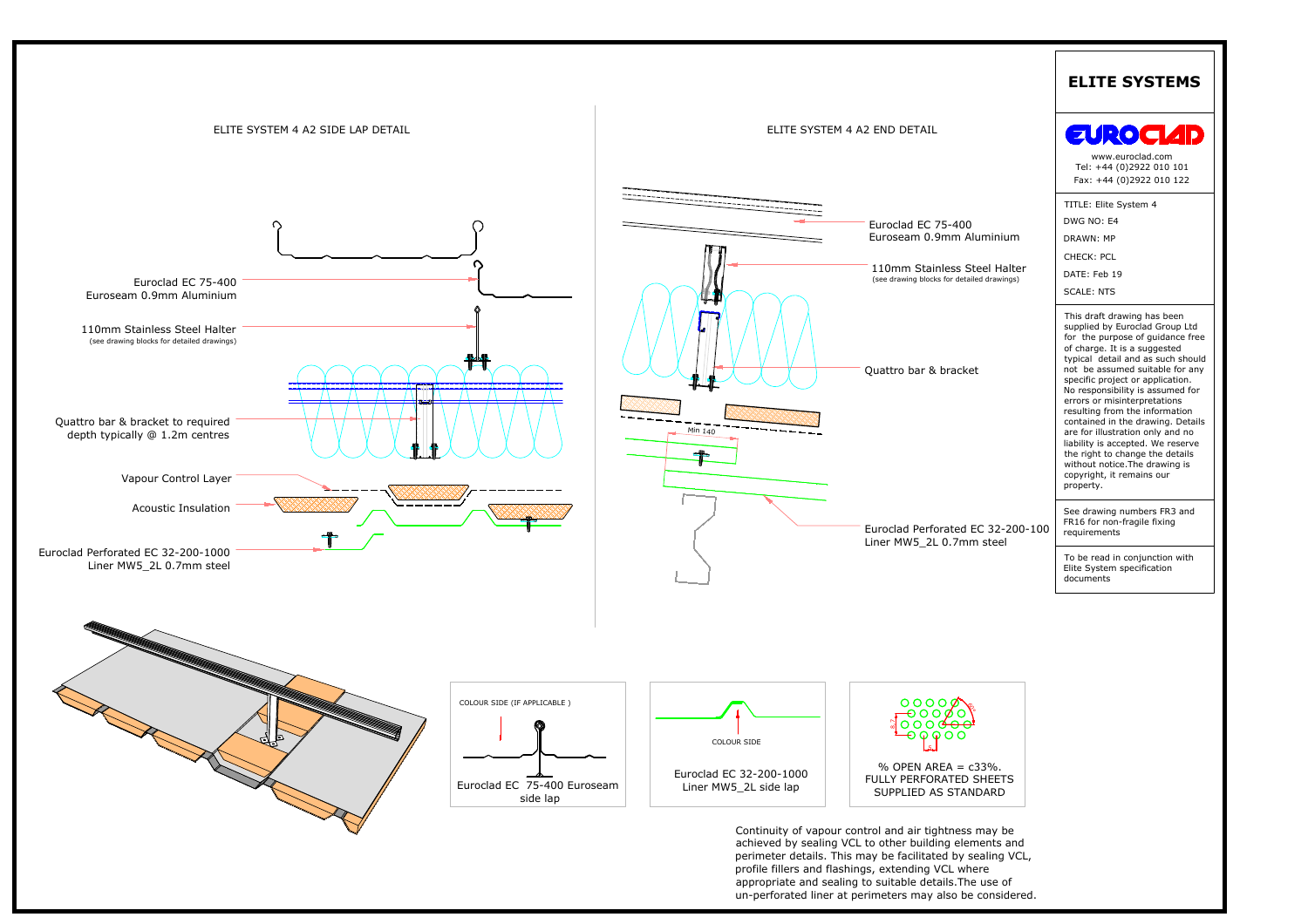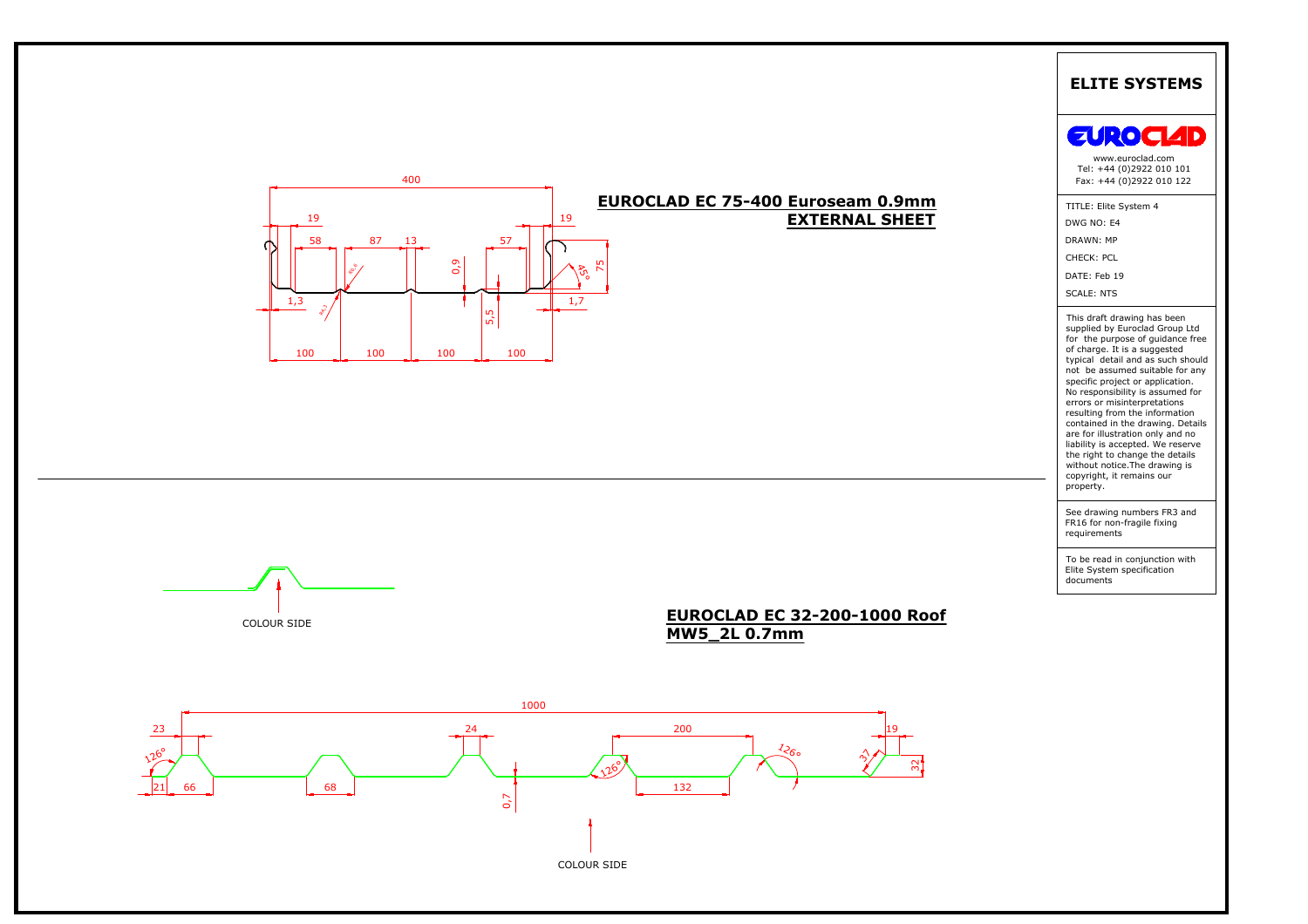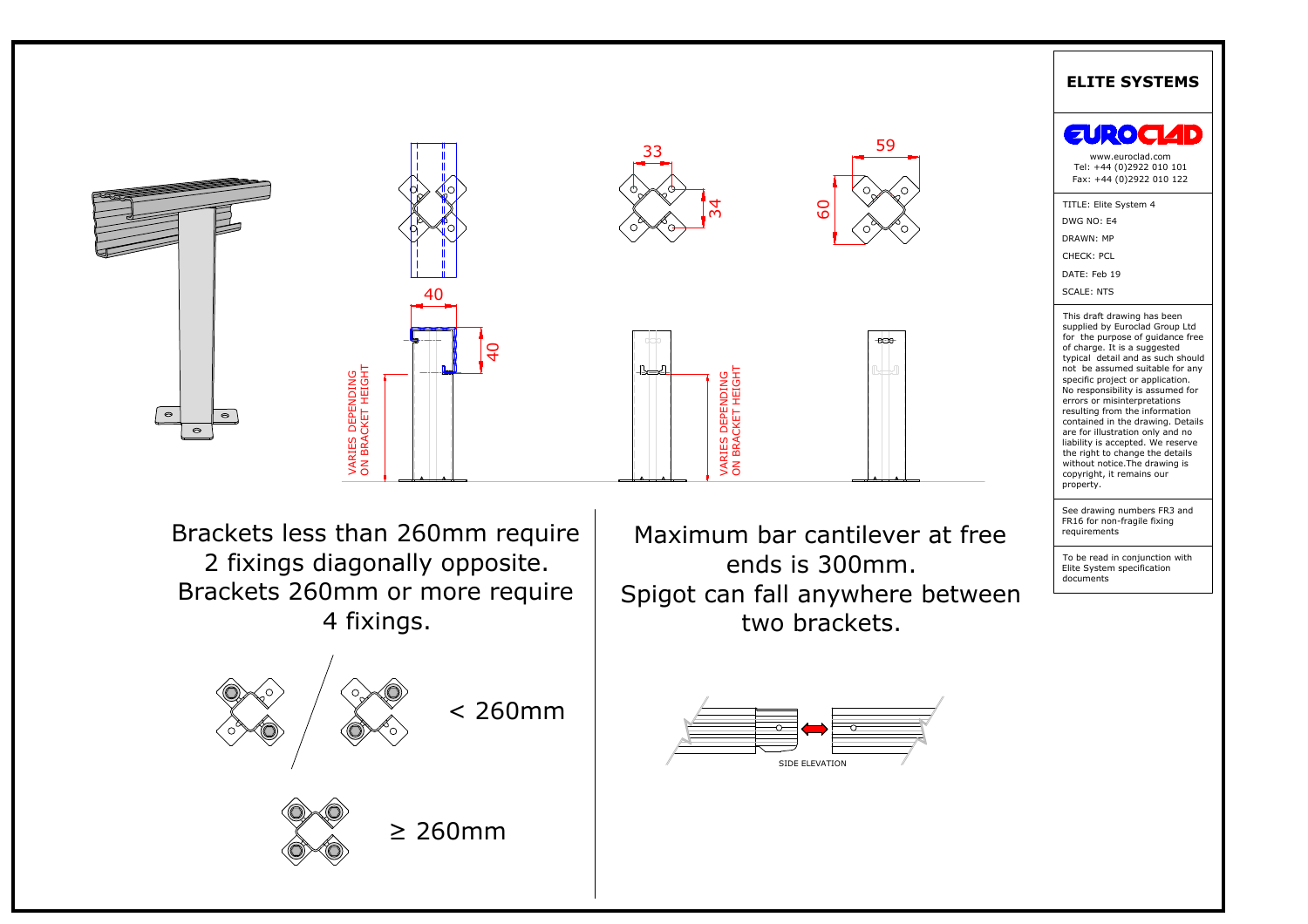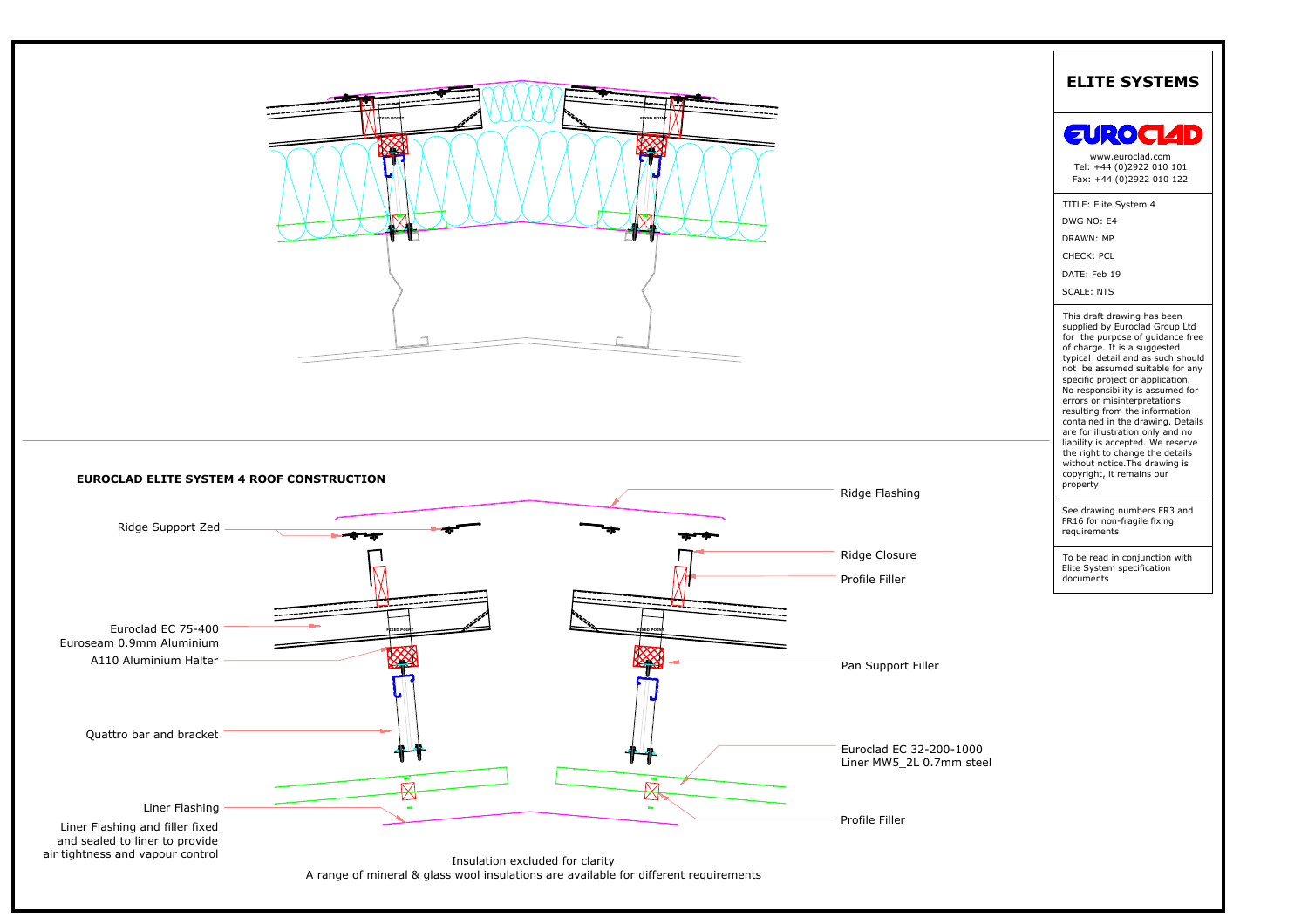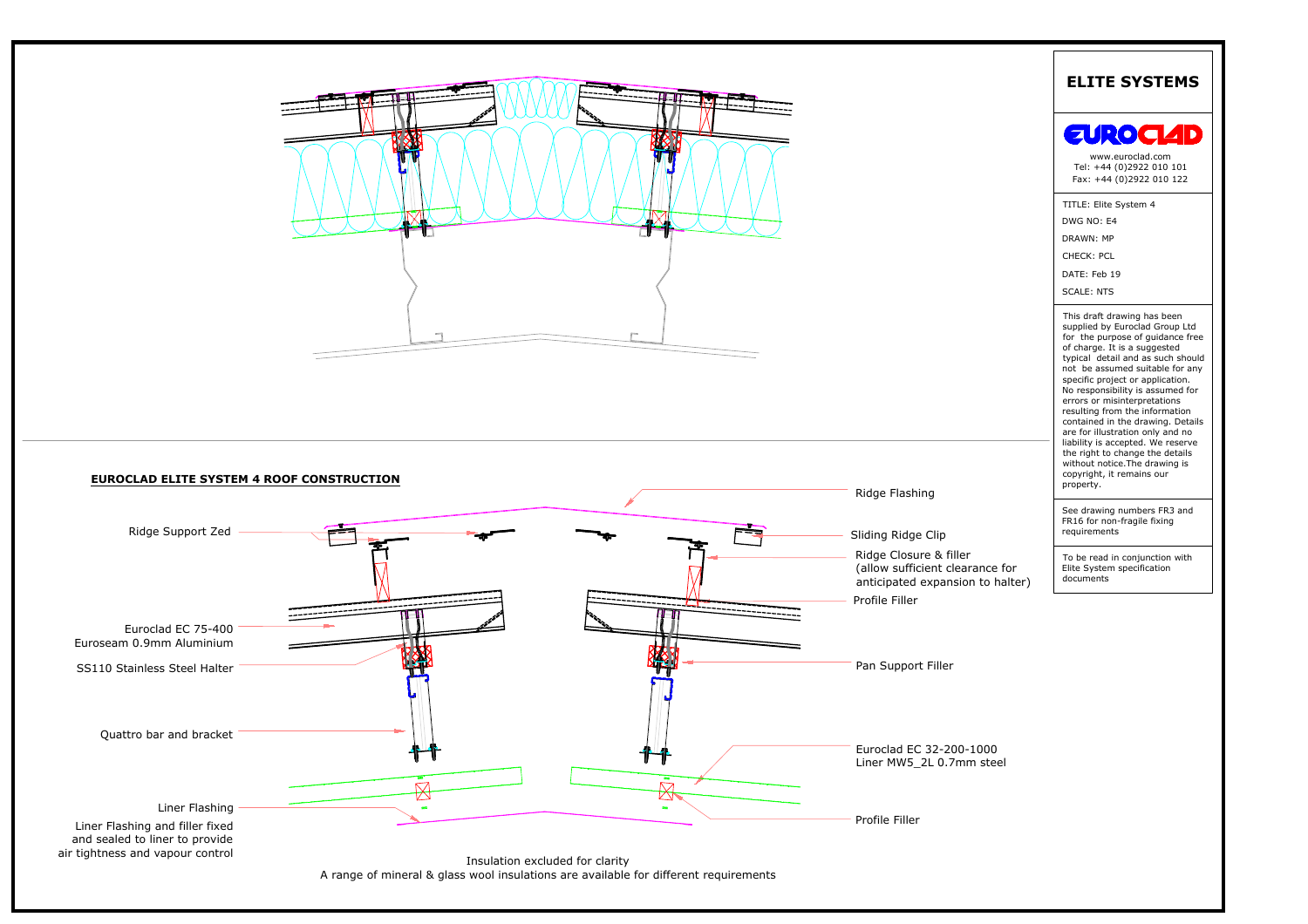

Insulation excluded for clarity<br>A range of mineral & glass wool insulations are available for different reguirements